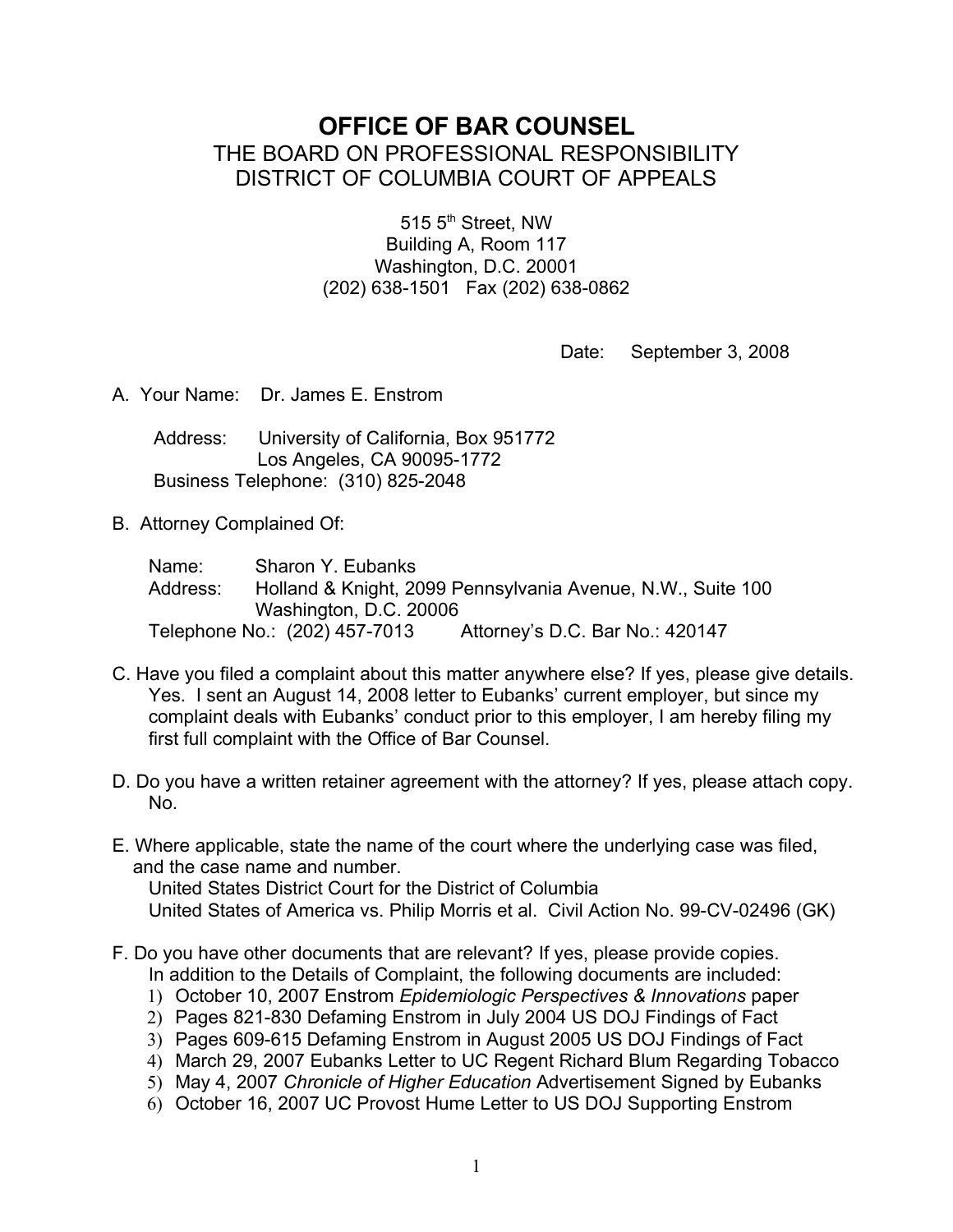#### G. DETAILS OF COMPLAINT:

Every attorney admitted to the practice of law in the District of Columbia must adhere to the ethical standards set forth in the Rules of Professional Conduct. I have substantial documented evidence alleging that Sharon Y. Eubanks, a D.C. Bar member, has not adhered to these standards. During 2000-2005 Eubanks was the lead counsel for the U. S. Department of Justice (US DOJ) tobacco litigation case, USA vs. Philip Morris et al. 99-CV-02496 (GK), as is noted on the webpage of her current employer, Holland & Knight. During 2003-2007 she made numerous defamatory statements regarding me and my research in connection with this case. Thus, I request that the Office of Bar Counsel investigate my allegations of professional misconduct, particularly regarding dishonesty, deceit, and behaving improperly before a court.

## **Background Regarding Attack by Eubanks on Enstrom**

I am a highly qualified UCLA epidemiologist and I have always conducted my scientific research with honesty and integrity. I received my Ph.D. at Stanford University in 1970 under the direction of a Nobel Laureate; I have been a UCLA faculty member since 1976; I have been a Fellow of the American College of Epidemiology since 1981; I have been listed in *Who's Who in America* since 1990 because of my epidemiologic accomplishments; and I have been President, Scientific Integrity Institute in Los Angeles since 2005.

On May 17, 2003, Dr. Geoffrey C. Kabat and I published a major epidemiologic paper in the *British Medical Journal* (*BMJ*) that found no relationship between environmental tobacco smoke (ETS) and tobacco-related disease mortality. This was an important paper that contradicted the agenda of Eubanks. In preparing her case against the tobacco industry, Eubanks advanced the notion that there existed an undisputed causal relationship between ETS and mortality. However, my findings showed this relationship was very weak and still uncertain, particularly within the United States. In an effort to discredit both me and my research, she undertook a long-term *ad hominem* attack campaign based on the fact that my research was partially funded by the tobacco industry.

Moreover, she undertook this campaign after Kabat and I had explicitly refuted claims made during mid 2003 about supposed tobacco industry influence on our *BMJ* paper. We published an August 30, 2003 *BMJ* Letter to the Editor containing the following statement: "We want to make clear that the tobacco industry played no part in our paper other than providing the final portion of the funding. The tobacco industry never saw any version of our paper before it was published, never attempted to influence the writing of the paper in any way, and did not even know the paper was being published until it became public. In addition, we have never testified on behalf of the tobacco industry, never owned any stock in the tobacco industry, never been employees of the tobacco industry, and would never have accepted tobacco industry funds if there had been any other way to conduct this study."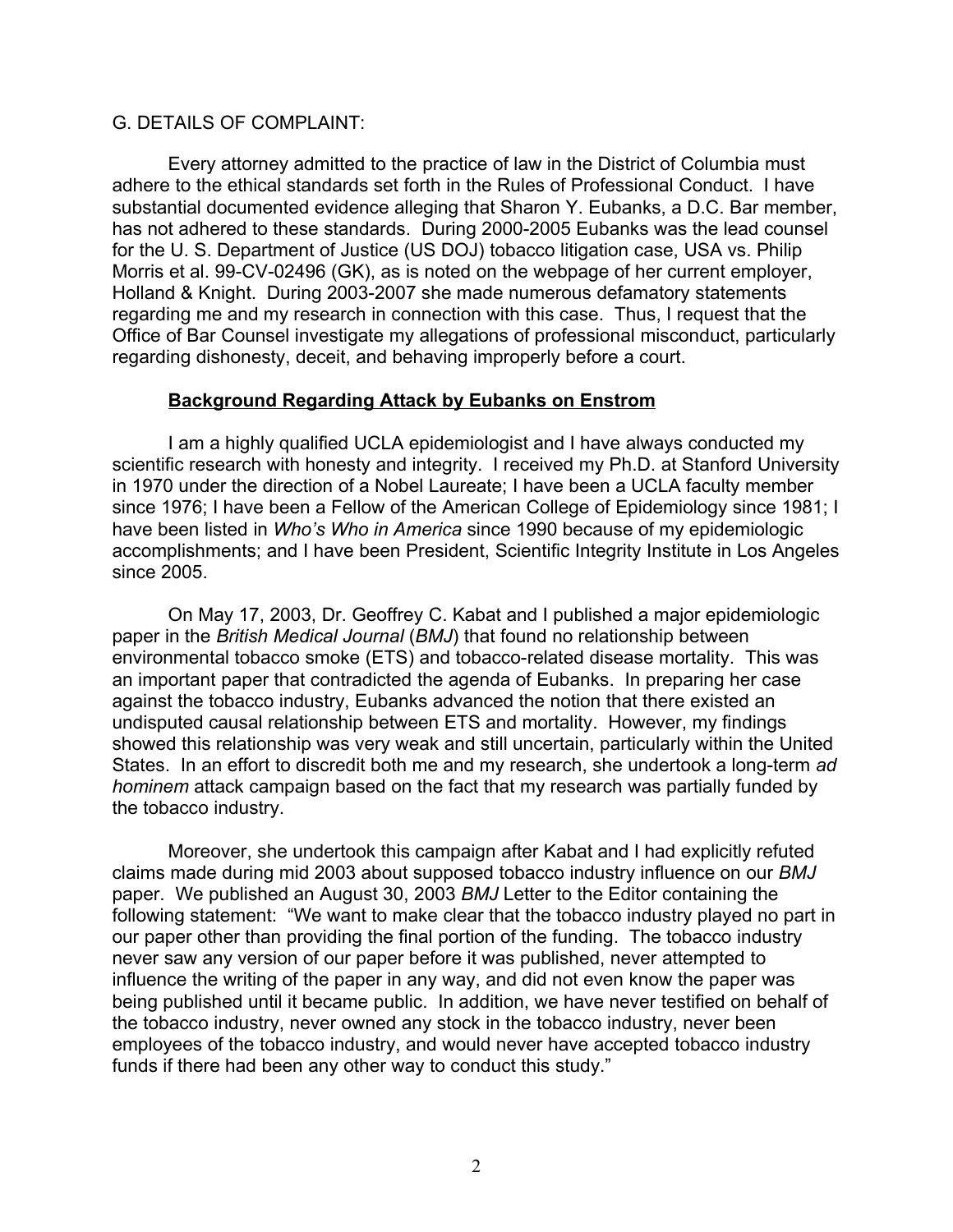Eubanks ignored our unequivocal disclosure statement and the fact that no errors have ever been identified in our paper and proceeded to engage in alleged professional misconduct toward me during 2003-2007. Below I summarize six specific examples. Complete details are contained in my October 10, 2007 *Epidemiologic Perspectives & Innovations* paper [\(http://www.epi-perspectives.com/content/4/1/11](http://www.epi-perspectives.com/content/4/1/11) and [http://www.scientificintegrityinstitute.org/EPI101007E.pdf\)](http://www.scientificintegrityinstitute.org/EPI101007E.pdf) and in other documents posted on my Scientific Integrity Institute website [\(www.scientificintegrityinstitute.org\)](http://www.scientificintegrityinstitute.org/).

### **1) Libelous Characterization in July 2004 US DOJ Findings of Fact and August 2004 Factual Memorandum on Witnesses Prepared by Eubanks**

A review of the U.S. tobacco litigation records back to its origin in 1999 indicates that Eubanks made no reference to me prior to May 17, 2003. However, after this date she began the process of inserting me into the litigation and portraying me as a major scientific operative of the tobacco industry. In the July 2004 Final Proposed Findings of Fact, Eubanks devoted ten pages to grossly mischaracterizing me as a "long term paid scientist" "whose relationship with the tobacco industry dates as far back as 1975" (pages 821-830). Also, the August 2004 Factual Memorandum on Witnesses and Other Individuals falsely describes me as an "RJR and Philip Morris consultant, approx 1975-2003." In actuality, I have never been a tobacco industry consultant. The funding I have received from the tobacco industry in recent years has only been used to conduct high quality epidemiologic research. In addition, throughout my 35-year epidemiologic career I have consistently published evidence on the health benefits of being a nonsmoker. Eubanks deliberately misrepresented my background without ever directly contacting me or those most familiar with my distinguished epidemiologic career. Indeed, she never even notified me of the statements made about me before or during the trial, which took place from September 2004 through June 2005 in front of U.S. District Court Judge Gladys Kessler.

## **2) Greater Libelous Characterization in August 2005 US DOJ Final Proposed Findings of Fact Prepared by Eubanks**

I first learned of my insertion into the U.S. tobacco trial shortly after it ended in June 2005, when to my surprise items began appearing on the Internet that referenced my involvement. On two separate occasions in July 2005, I called the US DOJ Tobacco Litigation Team and left messages asking for Eubanks and other team members to correct the erroneous statements that were made about me during the trial. No one ever responded to my requests and, according to a newspaper account, Eubanks dismissed my requests as "naïve and ridiculous demands." She then proceeded to make ever more libelous statements about my research.

In the August 2005 Final Proposed Findings of Fact, seven pages were devoted to my research in the section entitled "Cooking the Books: The Manufacture of False Science to Support the Industry Position on ETS" (pages 609-615). Libelous mischaracterizations include citing the Enstrom/Kabat study as an "example of scientific fraud" (page 493) and as "yet another self-serving, unreliable, and scientifically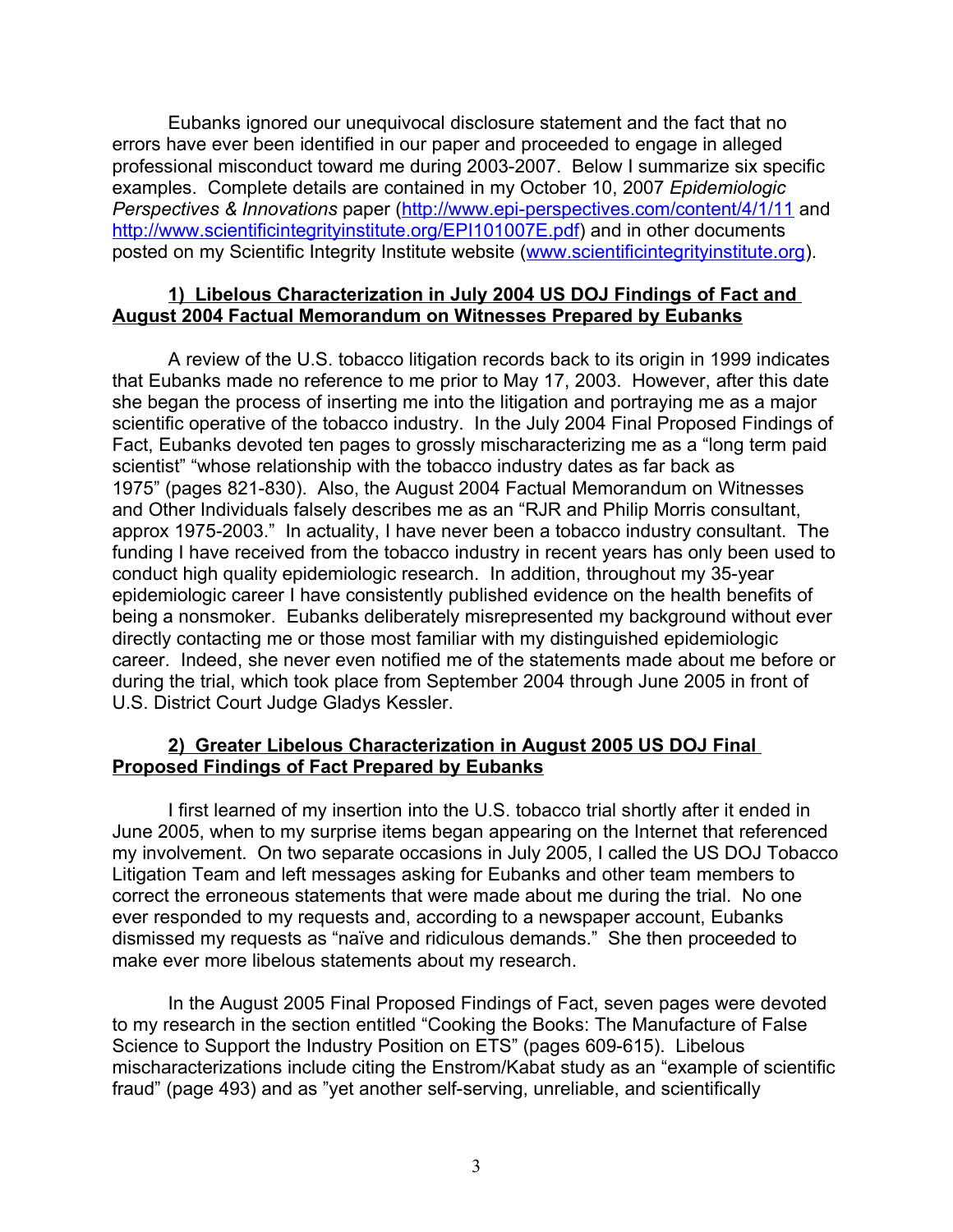questionable product of the industry's unabated effort to attack the scientific consensus on passive smoking" (page 609). In addition, Eubanks' key US DOJ witness, Jonathan M. Samet, M.D., Chair, Johns Hopkins University Department of Epidemiology, made several false statements about my research. An example of a false statement is finding 1105: "Dr. Samet testified at trial that Enstrom's evidence was weak and that in any event, his conclusions were not supported by the evidence" (page 614).

Eubanks' misrepresentations obviously influenced Judge Kessler, who ruled in favor of the USA on August 17, 2006. In reaching her decision, Judge Kessler relied heavily on the August 2005 Findings of Fact and on the testimony of US DOJ witness Samet (see pages 1232-1234 of her decision). To illustrate Kessler's reliance on the Findings of Fact, note finding 1023: "Several projects managed by Defendants as part of their worldwide ETS program illustrate how Defendant's attack on the scientific and medical consensus was at best a contamination of the scientific literature and at worst a scientific fraud." (page 589). This statement was reworded as Kessler decision finding 3731: "Several projects managed by Defendants as part of their worldwide ETS program illustrate the degree to which Defendants closely supervised and, when necessary, altered the research on the question of ETS and disease." (page 1364).

### **3) March 29, 2007 Letter to UC Regents Chairman Richard Blum Signed by Eubanks**

The August 17, 2006 Kessler decision was used to bring the issue of my *BMJ* paper and all tobacco-funded research at the University of California (UC) before the UC Board of Regents from September 2006 through September 2007. In January 2007 the Regents proposed a ban on tobacco industry funding at UC. Eubanks played a major role in this effort, although she was no longer a member of the US DOJ and had no connection with UC. On March 22, 2007 the UC Provost wrote an unequivocal letter to the American Cancer Society that cleared me of the baseless accusations of "scientific misconduct" that ACS had made to the UC Regents in connection with my tobacco funding, my use of an ACS database, and my *BMJ* paper. Although there was nothing wrong with my research, Eubanks co-authored a four-page March 29, 2007 letter to UC Regents Chairman Richard Blum advocating a tobacco funding ban. The letter was co-signed by recently fired UCSF Dean David Kessler, but the extensive legal terminology throughout the letter indicates that Eubanks was the primary author. The letter states: "the determination by a neutral fact finder [Judge Kessler], who made her findings of conspiratorial conduct objectively on a full and fair record, provide a compelling rationale for the Regents to decline money from these [tobacco] companies." However, Judge Kessler obviously did not have a full and fair record because of Eubanks misrepresented the evidence and I had no opportunity to refute the false claims made about my research. Also, Eubanks' letter did not disclose the fact that the entire Kessler decision was stayed October 31, 2006, pending appeal to the U.S. Court of Appeals. This letter represents advocacy by Eubanks designed to change UC research funding policy and to interfere with my UC academic freedom to conduct important epidemiologic research using tobacco industry funding.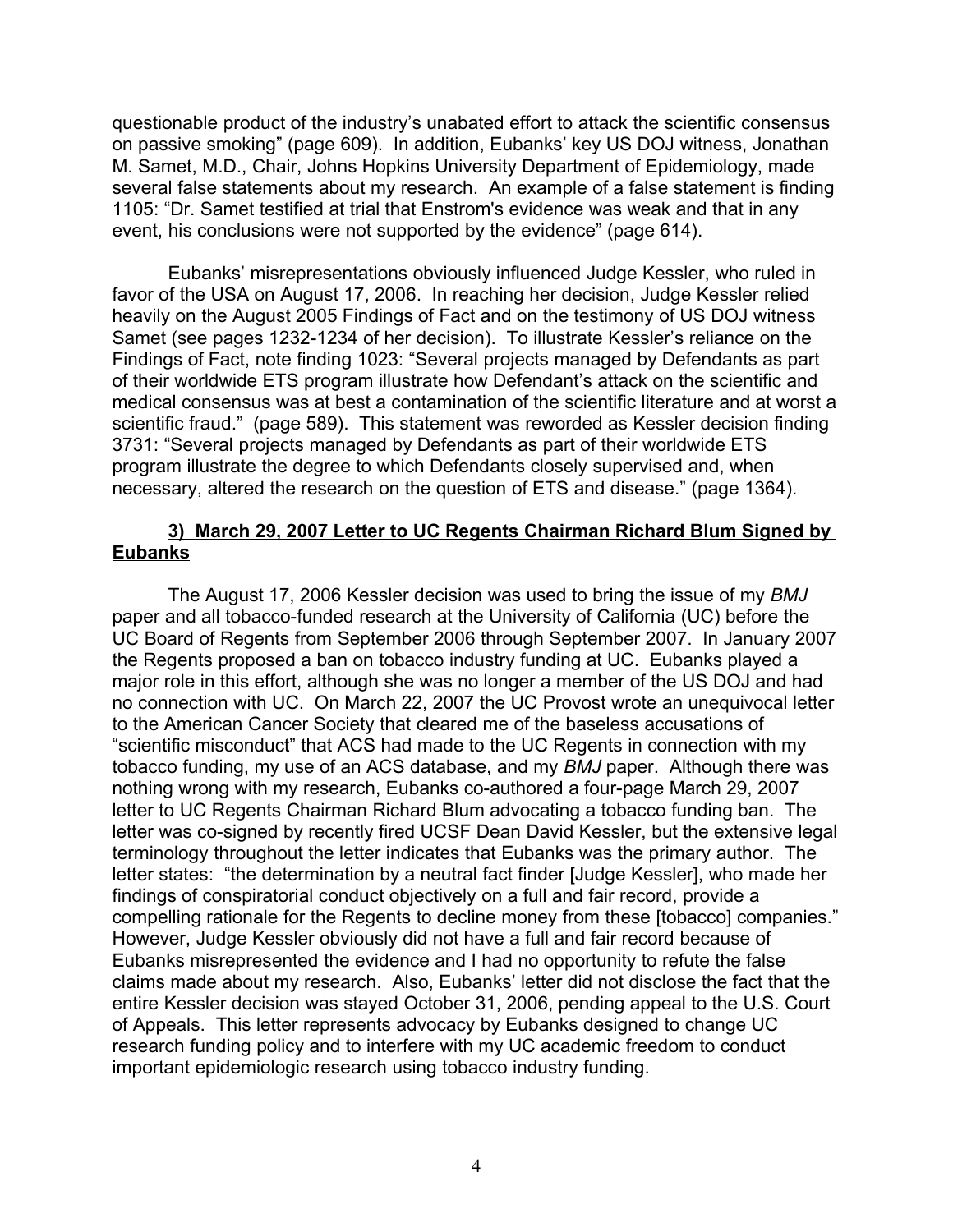## **4) May 4, 2007** *Chronicle of Higher Education* **Advertisement to UC Regents Signed by Eubanks**

In order to fully defend my research and my funding at UCLA, I made detailed submissions to the UC Regents and the UC Academic Senate during January through April 2007. Also, on April 5, 2007 I talked personally with Eubanks and asked for her assistance in clearing my name. She offered me no assistance and instead continued her unwarranted campaign against me. In particular, she signed a two page May 4, 2007 *Chronicle of Higher Education* advertisement, "Why do the University of California Regents still cash checks from tobacco racketeers?" The ad is worded in a way to defame me and my research without using my name (I am specifically named in other documents).

For instance, the fourth paragraph of the ad states "To make vivid how Big Tobacco co-opted World-class research institutions for its disinformation and legal defense strategies, the Court cited the misuse of American Cancer Society data by a non-faculty researcher at UCLA, which got \$525,000 from the tobacco industry." This sentence is highly libelous because I did not "misuse" ACS data, did not participate in a "disinformation" strategy, and have been on the UCLA faculty since 1976. The ad was specifically written and timed to influence a key May 9, 2007 Academic Senate vote on the tobacco funding ban proposed by the Regents. I have information from a reliable source that Eubanks was personally involved with sending this ad to UC Regents and UC Academic Senate members. In spite of the ad, the Academic Senate members stood strongly for academic freedom at UC and voted 44 to 5 against the ban advocated in the ad. The ad is still prominently posted on the Internet more than one year after this vote, in order to keep up the attack on tobacco industry funding at UC.

### **5) July 18, 2007 Eubanks Testimony before UC Regents Regarding US DOJ Tobacco Litigation and Tobacco Industry Funding at UC**

Given the overwhelming Academic Senate vote against the ban and the substantial written evidence in my appeals to the Academic Senate and to the Regents, on May 15, 2007 Regent Blum promised me five minutes in July 2007 to verbally defend my research and my funding before the UC Regents. A few days before the Regents meeting, which took place in Santa Barbara on July 18, 2007, I was pulled from the program. Instead, Eubanks was allowed to speak for over 20 minutes about the US DOJ tobacco trial and tobacco industry funding at UC. Eubanks recited many of the points made in her March 29, 2007 letter. For instance, she stated that Judge Kessler was a "neutral fact finder, a federal judge, who made her findings of conspiratorial conduct objectively" based on "a full and fair record." However, the record was not full and fair and it entirely misrepresented my tobacco funded research at UC. UC Academic Senate Chair John Oakley eloquently responded to Eubanks and strongly defended the academic freedom that has made UC one of the world's greatest educational institutions. He noted that UC is not mentioned in the Kessler decision in any way other than the reference to my *BMJ* study, a totally valid study. Also, he pointed out that the entire Kessler decision has been stayed since October 31, 2006,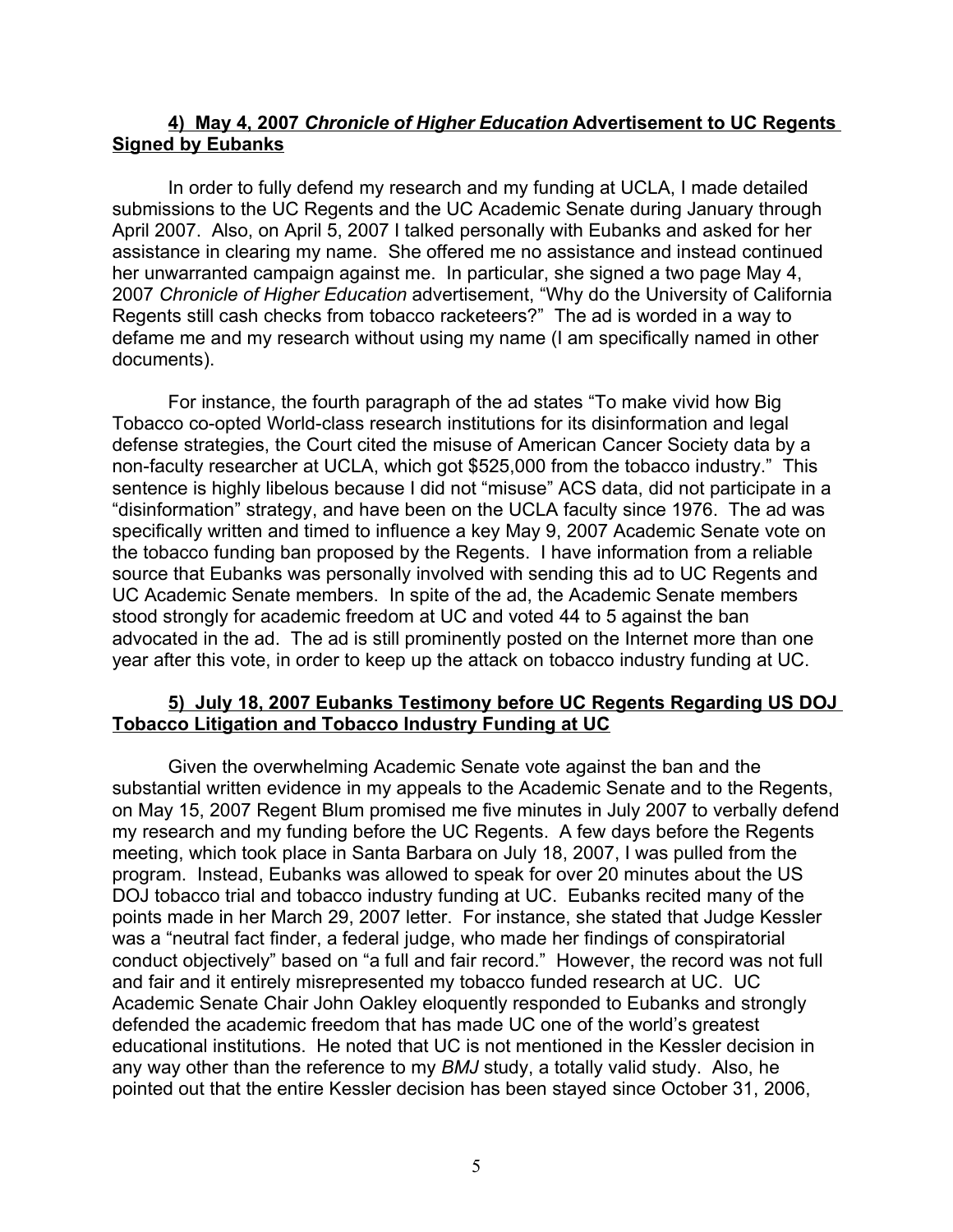pending appeal before the U.S. Court of Appeals of the D.C. Circuit. He noted that the stay would not have been granted unless there was a good chance that the Kessler decision would be overturned upon appeal.

## **6) October 16, 2007 Hume Letter to US DOJ and Removal of Enstrom and UC from November 19, 2007 US DOJ Appeal Brief**

The UC Academic Senate and UC Office of the President have fully supported me. The UC Provost wrote a strong October 16, 2007 letter to the US DOJ stating that I have done nothing wrong and providing documentation of specific errors in the Kessler decision regarding my research. Since she relied on the Findings of Facts, Kessler made several inaccurate statements about "The 2003 Enstrom/Kabat Study" in her findings 3781-3792 on pages 1380-1383. The November 19, 2007 US DOJ appeal brief to the Court of Appeals makes no mention of me, my research, or UC. This letter also includes a copy of the March 22, 2007 letter from the UC Provost that cleared me of the baseless accusations of "scientific misconduct" that had been made by the ACS to the UC Regents in connection with my research. I have been vindicated in all respects regarding Eubanks' libelous claims. Furthermore, since the publication of my 2003 *BMJ* paper, other prominent epidemiologists and evidence support my conclusion that the relationship between ETS and mortality is weak and inconclusive.

## **Conclusions**

Eubanks' entire four-year campaign to discredit me and my ETS findings and to interfere with my research funding at UCLA has failed. Her campaign has involved totally unwarranted and libelous charges made in several forums. She has made no effort to correct the record or apologize for her actions. She abused her position as a US DOJ attorney for purpose of anti-tobacco advocacy and misused US DOJ resources to disrupt the career of an honest scientist. This entire episode has damaged my professional reputation, detracted from my ability to conduct new epidemiologic research, hurt my ability to get additional grant funding, and brought bad publicity to UC. However, UC academic freedom and my UCLA faculty position have been preserved and I hope to eventually recover from the unethical and libelous actions of Eubanks. However, she should be held accountable for those actions that are in violation of the Rules of Professional Conduct. I have full documentation regarding the six examples described above and have attached six documents containing key evidence. I request that you carefully review my complaint and take appropriate action regarding Eubanks.

The Undersigned hereby certifies to the Office of Bar Counsel that the statements in the foregoing Complaint are true and correct to the best of my knowledge.

Thank you very much for your consideration in this important matter.